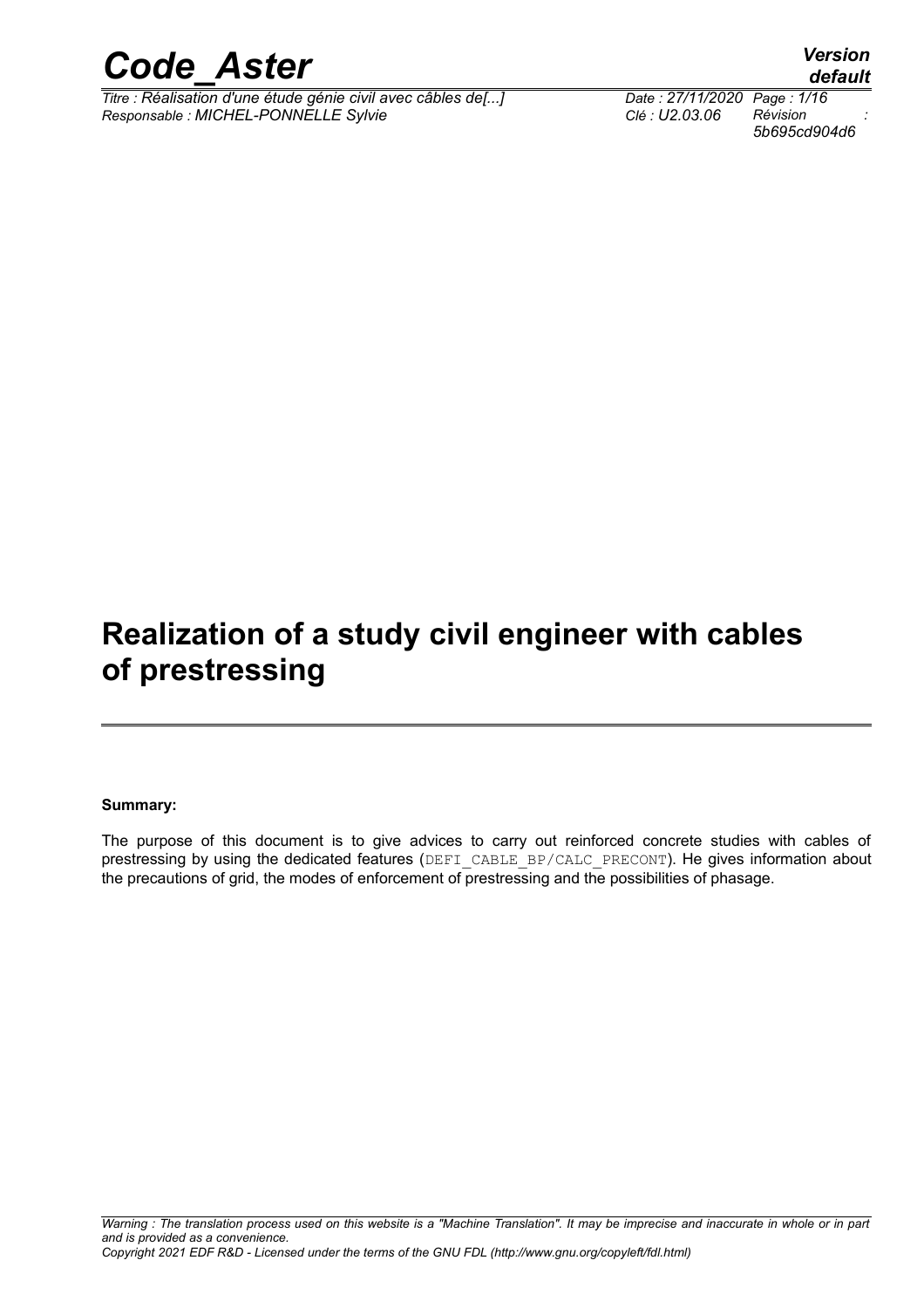*Titre : Réalisation d'une étude génie civil avec câbles de[...] Date : 27/11/2020 Page : 2/16 Responsable : MICHEL-PONNELLE Sylvie Clé : U2.03.06 Révision :*

*5b695cd904d6*

### **1 Introduction**

The studies of Génie Civil are often rather complex to carry out insofar as they utilize modelings 3D , hulls, bars and several materials. This document tries to pool the experience gained on the subject by giving advices of methodology for the grid and the phase of modeling, concerning the prestressed structures.

The numeric work implementation of the tension requires some precautions of use, in particular in the case as of non-linear calculations, since the chronology of the loadings can impact the results. In this document, we see how to set up the orders to reproduce some examples of possible situations in reality.

For a more visual presentation, supports of the formation "Code\_Aster/salome\_meca Module 4: Génie Civil "can also be consulted ( [02-Modeling of the prestressed reinforced structures](https://www.code-aster.org/V2/spip.php?action=dw2_out&id=2030) ) and an application in the form of Practical works, accessible via the test FORMA42 .

### **2 Notice preliminary**

In *Code* Aster, two types of modeling exist to describe prestressing.

- The first method is adapted to describe **adherent prestressing**. In this case, the cables of prestressing are re-pressés by elements 1 *D* with modeling BAR. Prestressing perhaps applied in an easy way via the operators DEFI CABLE BP and AFFE CHAR MECA who allow to consider the profile of initial tension (NR) variable along the cable according to the lawful formulas (BPEL or ETCC) and to transform it into loading.
- The second method (less tested) is adapted to describe **nonadherent prestressing** (typically TGG). In this case, the cables of prestressing are represented by elements 1D with modeling CABLE GAINE. The setting in tension of the cable is obtained by simulating the process of setting in tension of the cable via the operator CALC\_PRECONT, by supposing that the cables slip with a friction of type law of Coulomb .

### **3 First stage: grid**

To carry out a calculation on a structure out of prestressed reinforced concrete, it is necessary to net the concrete, the reinforcements as well as the cables of prestressing.

- The grid of the concrete can be carried out with any voluminal element in  $3D$  or in  $2D$ . In  $3D$ , Lbe elements can be linear or quadratic. If a modeling of type hull is selected, the elements will be linear.
- Reinforcements can be represented:
	- that is to say individually in this case, they will be obligatorily with a grid with *SEG2* (linear elements) of which nodes are common with those of the concrete. It thus should be thought of it when the concrete is netted. In addition, it is necessary to be vigilant if the concrete is with a grid with elements quadratiques in order to make well correspond all the nodes concrete located along the reinforcement with a node steel: in other words, if the concrete is with a grid with quadratic elements, at the place where a reinforcement, should be defined 2 must pass *SEG2* steel for a mesh concrete;
	- Shears in a way distributed in the form of a surface whose nodes are the same ones as the nodes of the concrete. The meshs could be indifferently triangles or quadrangles, linear or quadratic. It will thus be necessary to take care to identify this surface with moment of the grid concrete and to duplicate the meshs to define the steel tablecloth (via *Transformation → Nodes Duplication/Elements* in *salome\_meca*). If there are several tablecloths of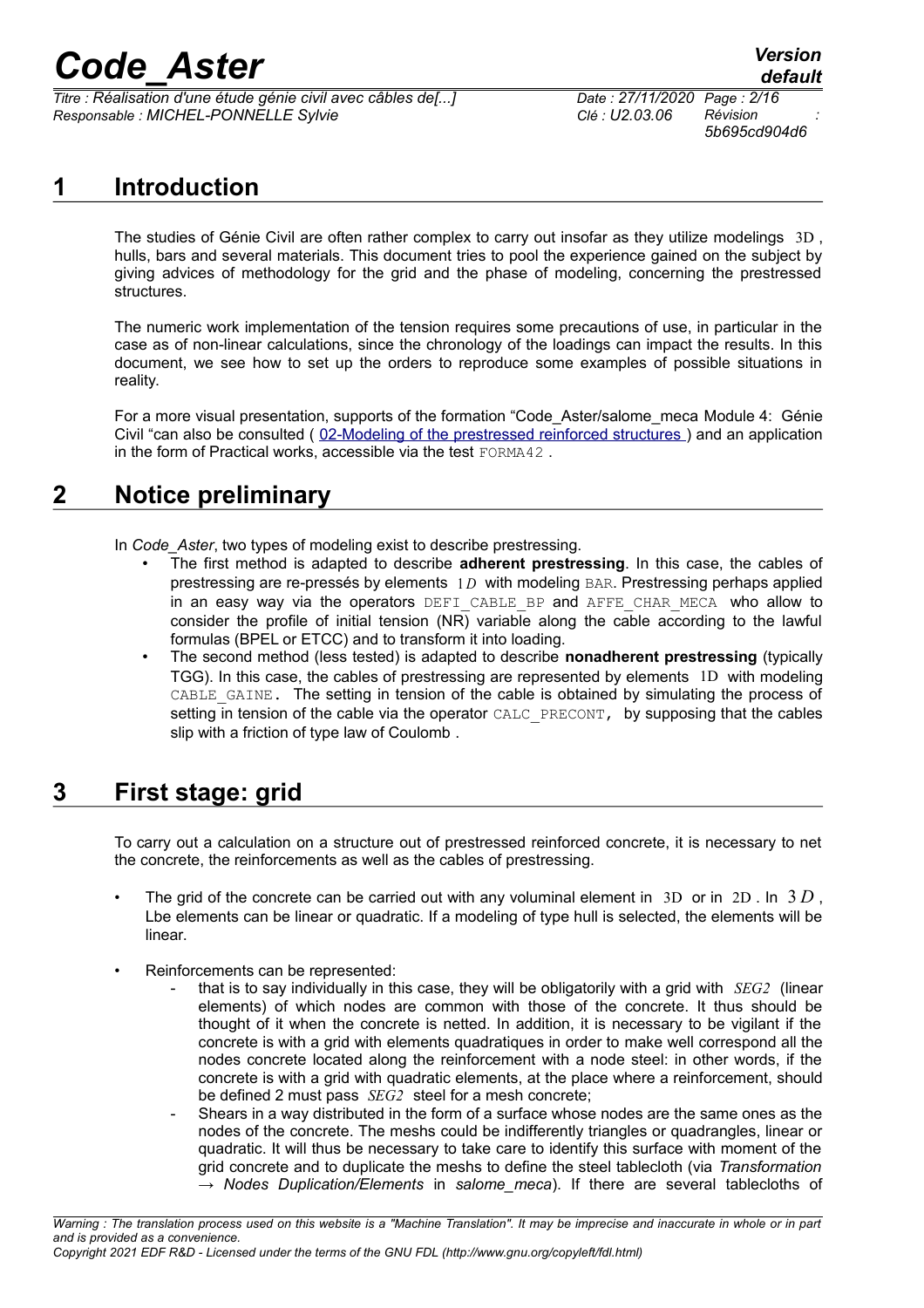*5b695cd904d6*

reinforcements, it will be necessary to duplicate as many times as necessary these elements.

The cables of prestressed must be with a grid with unidimensional elements. If modeling BAR is used, these elements will be *SEG* 2 ; if modeling CABLE\_GAINE is used, these elements will be *SEG* 3. Some is modeling, it is not necessary to make coincide the nodes of the cable and the nodes concrete: the order DEFI\_CABLE\_BP indeed allows to create S connections kinematics which will bind the nodes of the cable with the nodes of the concrete of the surrounding mesh. It is necessary on the other hand to take care to have a level of similar discretization for the concrete and steel, in order to have, as far as possible, a node steel in each concrete mesh (so that all the elements see the cable) and to avoid having several nodes steel in a mesh concrete (to avoid weighing down the problem with multipliers of useless Lagrange).

Nodes of anchoring having to be defined for each cable, it is necessary to have created groups of nodes for each end DE cableS.

### **4 Second phase: the setting in fact of the case**

One details here the various stages of the setting in data of a standard prestressed concrete problem in *Code\_Aster,* for the two types of modeling. For each phase, one specifies the possible questions to be posed and information which should be provided. In the case of modeling BAR, UN example of application is proposed in appendix where one gives the various alternatives for the phase of resolution.

### **4.1 Reading and possible enrichments of the grid**

- To check that the nodes of anchoring are quite accessible (individually) by one GROUP NO.
- To create the possible groups of nodes or meshs for postprocessing. If one wishes post-to treat the tensions in cables of prestressing, it is necessary to think of ordering the nodes of the group of corresponding nodes (option 'SEGM\_DROI\_ORDO' or 'NOEUD\_ORDO' in DEFI\_GROUP/CRÉA\_GROUP\_NO).
- To direct the groups of meshs correctly where one imposes loadings of type pressure or flow (order ORIE\_PEAU\_3D (2D) ).

### **4.2 Assignment of a model**

#### • **For the reinforcement**S

In the case of a modeling  $3D$ , the reinforcements will be modelled by elements  $BAR$  if they were represented by linear elements or elements GRILLE\_MEMBRANE or MEMBRANE ) if they were represented by surface elements.

In the case of a modeling of the type plates ( $DKT$ ,  $Q4GG$ ), it is necessary to use modeling GRILLE\_EXCENTREE .

#### • **For the cables of prestressing**

For adherent cables, the model BAR (resting on *SEG* 2 ) will be used. For cables not-members, the model CABLE\_GAINE (resting on *SEG* 3) will be used..

### **4.3 Characteristics of the elements of structure**

In AFFE\_CARA\_ELEM, Dto éfinir: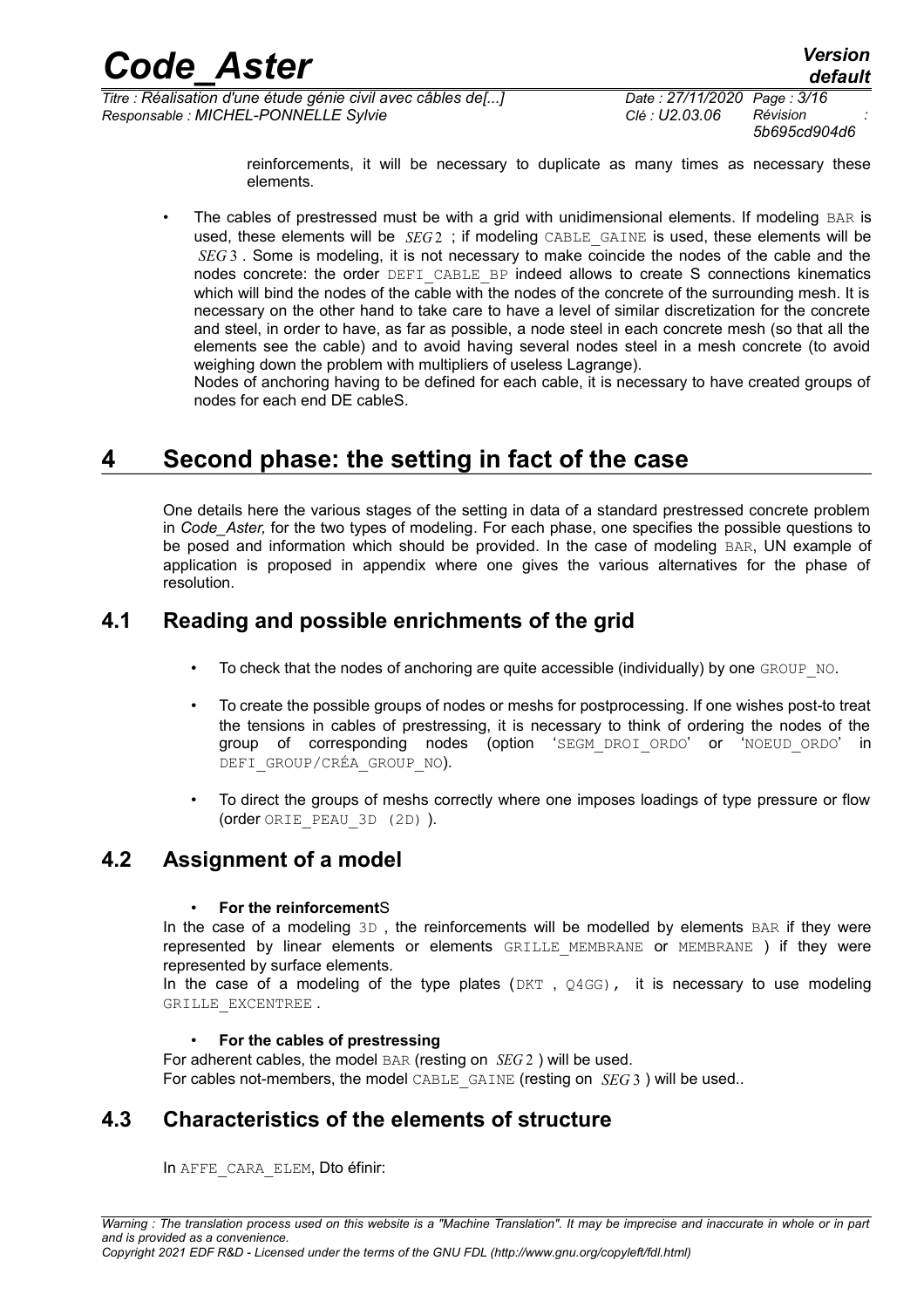*Titre : Réalisation d'une étude génie civil avec câbles de[...] Date : 27/11/2020 Page : 4/16 Responsable : MICHEL-PONNELLE Sylvie Clé : U2.03.06 Révision :*

- for the reinforcementS passive, that is to say their section (BAR), that is to say the section and the orientation of the tablecloth (GRID)
- for Lbe cables of prestressing, to define the section (BAR).

### **4.4 Definition of materials**

Various types of laws are available according to the phenomena which one wishes to take into account (elasticity, damage, creep,…). Tables of synthesis giving the main features of each one of them are available in **[\[U2.03.07\]: Panorama of the tools available to carry out structural analyses of](https://www.code-aster.org/V2/doc/default/fr/man_u/u2/u2.03.07.pdf)  [concrete Génie Civil](https://www.code-aster.org/V2/doc/default/fr/man_u/u2/u2.03.07.pdf)** .

The choice of the law determines the keywords to inform under DEFI\_MATERIAU [U4.43.01].

In the presence of cables and to be able to use DEFI CABLE BP, it is also necessary to have informed besides the parameters dependent on the law of behavior used, the regulation used (BPEL or ETCC) :

- for the concrete, **that is to say** the keyword BPEL CONCRETE, by informing if necessary the losses by creep PERT\_CREPT, and losses due to the withdrawal PERT\_RETR **that is to say** the keyword ETCC\_BETON();
- for the steel of the cables of prestressing, that is to say the keyword BPEL STEEL, while informing the constraint with rupture  $F$  PRG, the coefficient of friction partly right  $FROT_LINE$ and partly curve FROT COURB, the coefficient of relieving MU0 RELAX, and the relieving of steel at 1000 hours RELAX\_1000, **that is to say** the keyword ETCC\_ACIER. In this case, the data required are the constraint with rupture  $\overline{F}$  PRG, the coefficient of friction COEF FBELCH, the loss ratio on line PERT LIGNRE, and the relieving of steel at 1000 hours RELAX\_1000 .

All these parameters are optional.

#### **Note:**

- 1) *The parameter F\_PRG does not intervene in a possible nonlinear calculation with the plasticity of the cables, it only allows to calculate the loss by relieving. To allow a calculation with plasticization, it is necessary to state the elastic limit with the selected law of behavior.*
- 2) *The order DEFI\_CABLE\_BP cannot consider the case where the elastic characteristics of the concrete crossed by the cable can vary with the temperature.*
- 3) *The order DEFI\_CABLE\_BP can support the case where a cable crosses several materials concrete. It is necessary however that all the concretes have the same properties opposite DU BPEL or ETCC, i.e. same properties under the keyword BPEL\_BETON or ETCC\_BETON.*

#### **Case of the cables not-members:**

When modeling is used CABLE GAINE, the user must also inform the law of friction which must be used via the keyword CABLE\_GAINE\_FROT. The choice is logically of type ' RUBBING ', implying to inform the coefficients of friction in straight line and curve. However, L' user also has the possibility of choosing the option 'ADHERENT' to easily make comparisons between the two behaviors (results equivalent to modeling BAR ) or the option 'SLIPPING' who allows to avoid the possible difficulties of convergence related to friction.

#### **4.5 Definition of the cables**

The phase of definition of the cables places by the order DEFI\_CABLE\_BP. That makes it possible to define which must be the tension in the cables according to the rules of the BPEL/ETCC, according to the tension initial, of the retreat of anchoring (which applies only for active anchorings), of the relieving of steel and the deformations differed from the concrete (creep and withdrawal).

Let us announce that only one DEFI CABLE BP can gather several cables provided that they have the same parameters of entry for the calculation of the tension, and that one wishes to tighten all these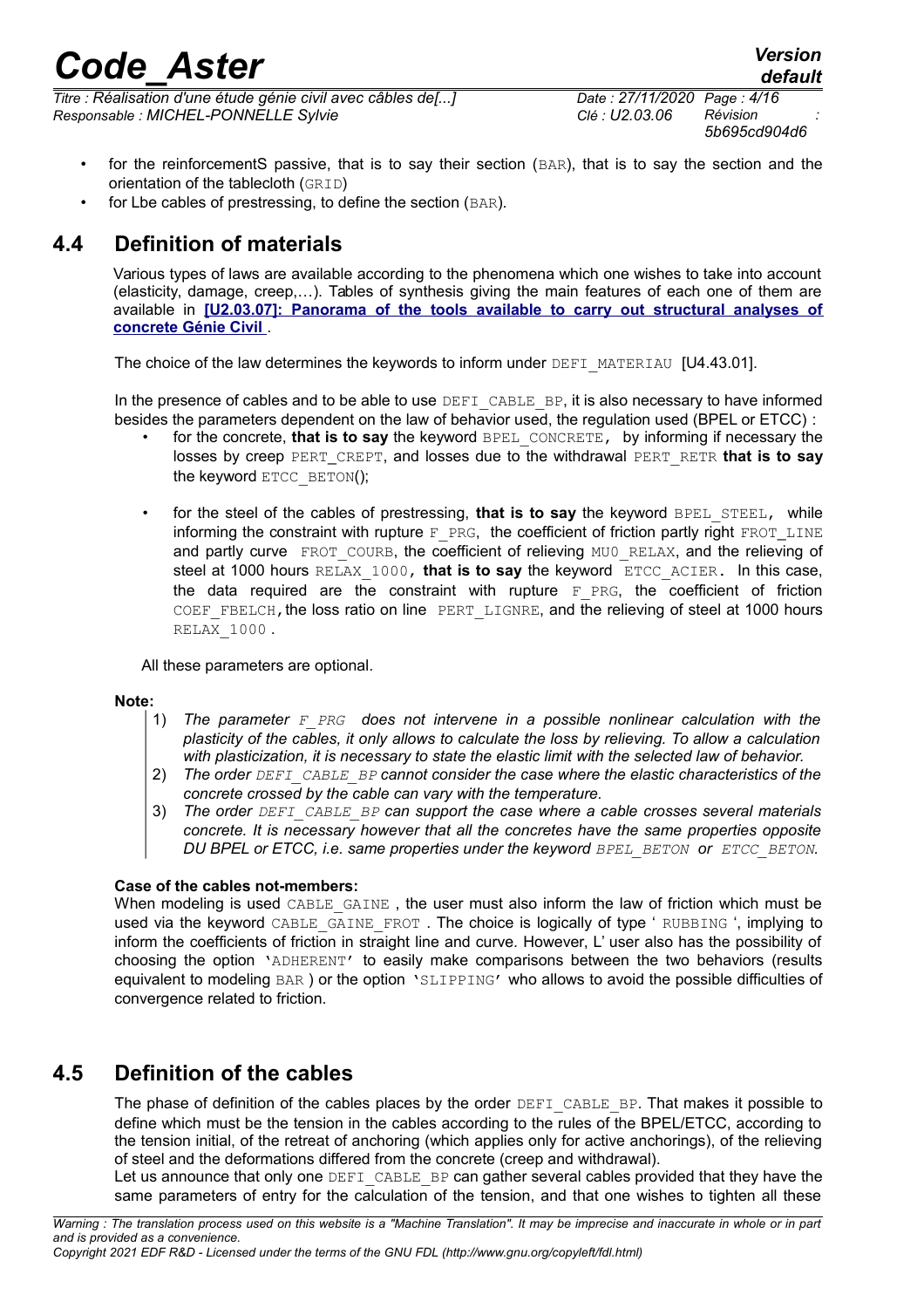*5b695cd904d6*

cables simultaneously. It is in general preferable from a performance point of view. To facilitate the setting in data and to avoid the recourse to macros pythons, it is possible<sup>[1](#page-4-0)</sup> to define the cables via a table defined in an external file (cf. SSNV229A).

If the user made the choice to model cables not-members (RUBBING or SLIPPING), it is advisable to specify in DEFI\_CABLE\_BP, ADHERENT=' NON'.

The punching created by anchorings can some time cause digital difficulties of modeling. The origin of this problem is related to the incompatibility of the load pattern (a specific force created by anchoring) compared to the grid of the concrete ( 2D or 3D ). To avoid this problem, the keyword CONE under DEFI CABLE BP) allows to define a volume representing the cone of fainding placed at the end of the cables, and thus to distribute the force of punching on a volume of the concrete, and either on one or some nodes. The geometry of this volume corresponds to a cylinder whose dimensions (length and ray) would have ideally to correspond to the cone of fainding really employed. However, it should be noted that if the grid of the concrete in this area is not sufficiently fine, the volume of the conewill not integrate additional nodes and the problem will not be modified. It is also not possible that there is covering of the cones. The option CONE is not activable in the case of nonadherent cables.

**Note:**

- *1) Each end of cable can be declared as being "active" or "passive". If a cable does not comprise any active end, no tension is then applied.*
- 2) *The use of the option CONE a special attention as for the way requires of imposing the boundary conditions under penalty of seeing appearing conditions superabundant kinematics which prevent the resolution of the problem.*

### **4.6 Definition of the loadings**

#### **4.6.1 Case of the adherent cables**

Two alternatives exist to realize setting in tension. The first method consists with to directly apply prestressing in the form of an initial tension in the cables like loading with STAT NON LINE. The loading is instantaneous. Its disadvantage is that the tension which results from balance is generally weaker than that required by the user because of the elastic strain of the concrete under the effect of prestressing.

The second method is an improvement of the first and rests on the macro-order CALC\_PRECONT who includes a certain number of handling of the model to ensure the setting in tension (cf [R7.01.02]). By using this operator, the tension with balance is exactly that requested (i.e. that calculated by the lawful formulas), but that also the setting in successive tension of the cables allows to recreate the phasage of the setting in prestressed structure. Lastly, LE last interest of this method, it is the possibility of applying the tension of the cable in a gradual way, which can be necessary for behaviors of the nonlinear type, in particular in the event of cracking of the concrete during the phase of setting in prestressing.

#### **Basic method: STAT\_NON\_LINE**

Besides the boundary conditions, and various loadings, it is enough to create a loading related to the cables via the operator AFFE\_CHAR\_MECA by including the loadings related to the tension and those related to the connections kinematics between steel and the concrete is :

CHCAB =AFFE\_CHAR\_MECA (MODELE=MO, RELA\_CINE\_BP=\_F (CABLE\_BP=CAB\_BP3, SIGM\_BPEL=' YES ', RELA CINE=' OUI',),).

<span id="page-4-0"></span>Version 15.2.5 *Warning : The translation process used on this website is a "Machine Translation". It may be imprecise and inaccurate in whole or in part*

*and is provided as a convenience. Copyright 2021 EDF R&D - Licensed under the terms of the GNU FDL (http://www.gnu.org/copyleft/fdl.html)*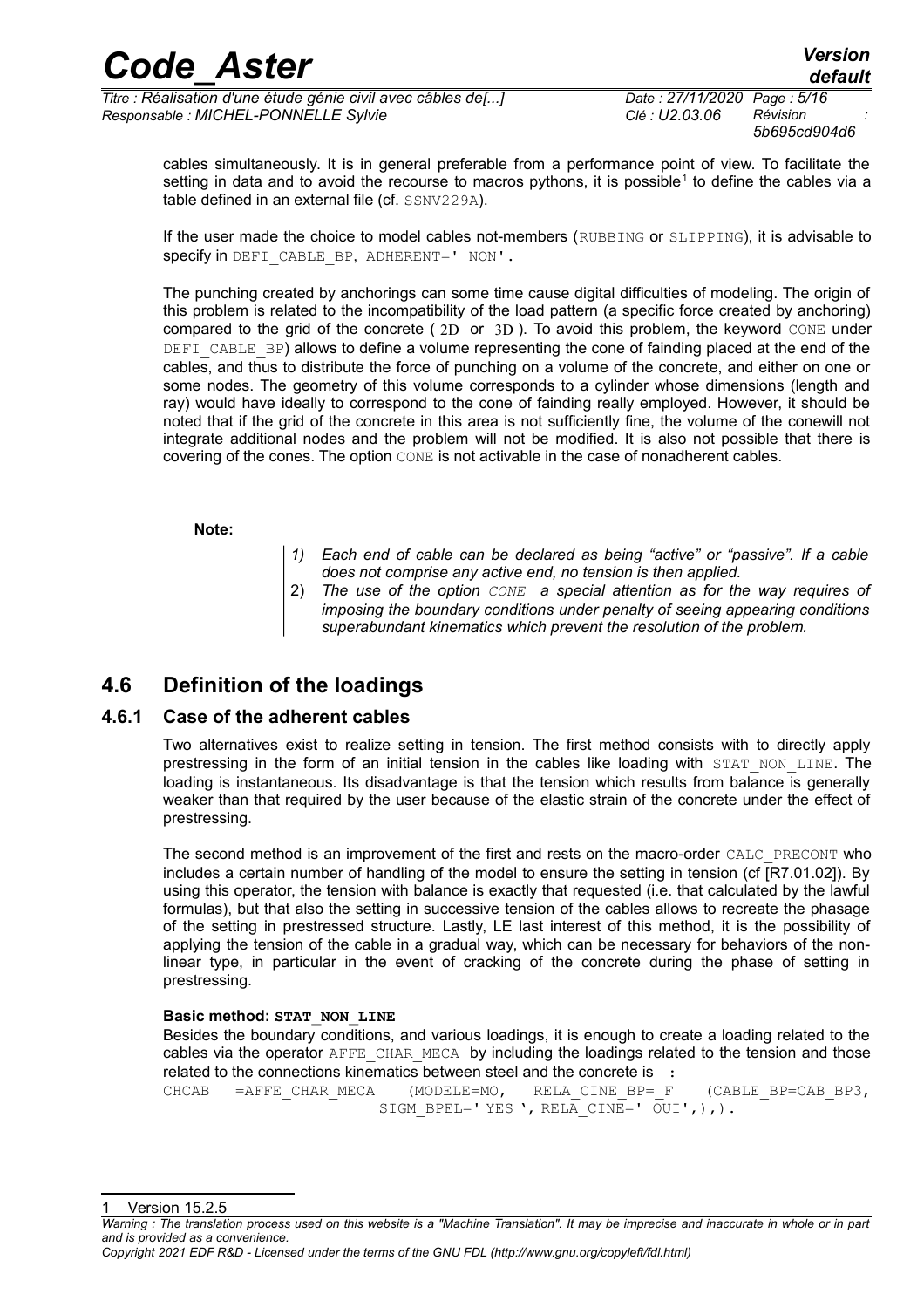*Titre : Réalisation d'une étude génie civil avec câbles de[...] Date : 27/11/2020 Page : 6/16 Responsable : MICHEL-PONNELLE Sylvie Clé : U2.03.06 Révision :*

*default 5b695cd904d6*

However if the user plans to connect several STAT\_NON\_LINE, it will be necessary to duplicate this loading by including only the connections kinematics (SIGM\_BPEL=' NON', RELA\_CINE=' OUI'). This loading will be used as of the second call to STAT\_NON\_LINE.

#### **Advised method: CALC\_PRECONT**

Besides the boundary conditions, and various loadings, it is necessary to define the loadings related to the cables which should not integrate that the connections kinematics is:

CHCAB =AFFE\_CHAR\_MECA (MODELE=MO, RELA\_CINE\_BP=\_F (CABLE\_BP=CAB\_BP3, SIGM\_BPEL=' NOT ', RELA\_CINE=' OUI',),).

These loadings will be used :

- for any calculation with STAT NON LINE during phases former to the setting in tension (for example, if a phase of creep is simulated)
- for the posterior phases with the setting in tension (if not calculation stops in fatal error due to matrix not factorisable) that is calculated with STAT\_NON\_LINE or with CALC\_PRECONT.

<span id="page-5-0"></span>It is thus necessary to think of defining loading as muchS that different phases of setting in tension.

#### **4.6.2 Case of the nonadherent cables**

The instructions are the same ones as for the adherent case with CALC\_PRECONT . On the other hand, it is necessary to also envisage to create additional loadings making it possible to block the slip with the nodes of anchoring of the cables once put in tension. That is to say: CGLIS =AFFE CHAR MECA (MODELE=MO,

```
DDL IMPO= ( F (GROUP NO= ('PC1D', 'PC1F'),
                       GLIS=0.0,),
```
### **5 The resolution of the mechanical problem**

The last stage consists in solving the mechanical problem. It is held differently according to the method employed and the taking into account of the phasage. This chapter details the manner of proceeding for each choice, in precisant the loadingS to include (keyword EXCIT) at the time of the call to CALC PRECONT or with STAT\_NON\_LINE.

#### **5.1 Adherent cables put in tension with CALC\_PRECONT**

Three cases are possible:

- 1) The user wishes to put in tension **at the same time** all cables of prestressed as well as an instantaneous loading, without other first loadings. In this case, it is enough to call on the macroorder only once CALC\_PRECONT. The loading is composed of the boundary conditions and the possible instantaneous loadings (no loading concerning the cables). Under the keyword CABLE BP, all the concepts will be included DEFI CABLE BP (see scenario 3 in appendix).
- 2) The user wishes to do calculations **front** the setting in tension of the cables. In this case, it is appropriate:
	- that is to say to disable the cables in the model in their affecting the law of behavior RELATION=' SANS' under keyword BEHAVIOR of STAT\_NON\_LINE. In this case, the rigidity of the cables is worthless. IL is also essential to add in the loadings, the relations kinematics binding cable and concrete (loading obtained while writing AFFE CHAR MECA(RELA CINE BP=  $F$  (RELA CINE=' OUI'))) (see scenario 1 and 3 in appendix).
		- that is to say not to include the cables in the model used to do the calculations before the

*Warning : The translation process used on this website is a "Machine Translation". It may be imprecise and inaccurate in whole or in part and is provided as a convenience.*

*Copyright 2021 EDF R&D - Licensed under the terms of the GNU FDL (http://www.gnu.org/copyleft/fdl.html)*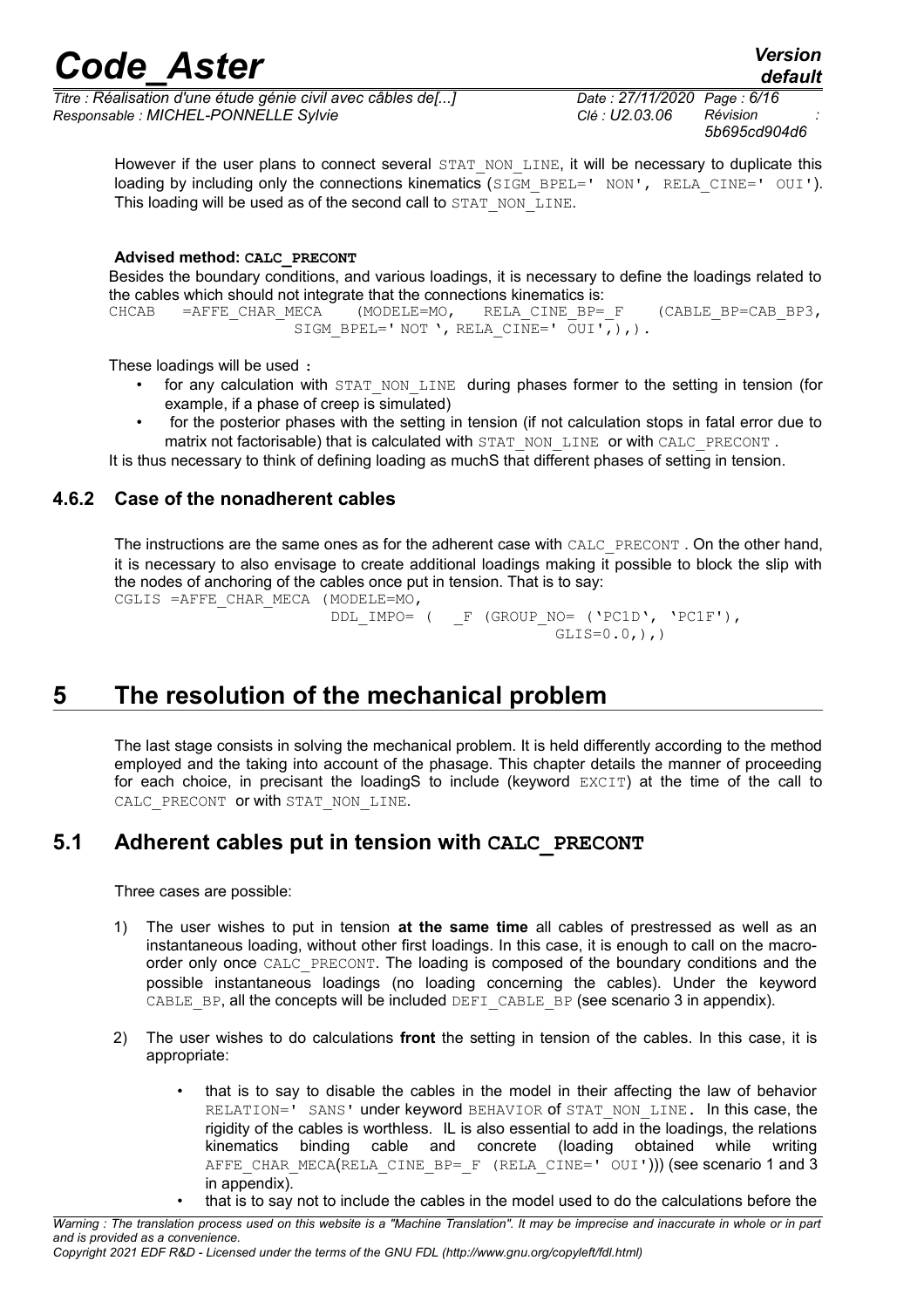*5b695cd904d6*

setting in tension of the cables (what is more tiresome since it is necessary to work with 2 models).

3) The user wishes to put **successively** in tension cables. In this case, it is necessary to call on CALC PRECONT as many times as necessary.

CABLE\_BP will contain the concepts DEFI\_CABLE\_BP associated with the cables which one is tending during this call to CALC\_PRECONT.

CABLE BP INACTIF will contain those which one wishes to tighten later on. In this way, it is the macro-order which is given the responsibility to affect a law of behavior WITHOUT with these cables and to include the connections kinematics associated with these same cables.

For the loading, it is a question systematically of including the boundary conditions as well as the possible instantaneous loadings.

From the second call to CALC PRECONT, it is advisable to include moreover, the connections kinematics related to the cables already put in tension at the preceding stages (see scenario 1 in Appendix).

In all the cases, for STAT\_NON\_LINE who follow the setting in tension of the cables, it is important not to forget the whole of the connections kinematics related to the cables

#### **5.2 Adherent cables put in tension with STAT\_NON\_LINE**

If the user does not wish to use CALC\_PRECONT to put in tension the cables of prestressing, it is possible to resort to the old method of setting in tension of the cables in spite of its disadvantages [R7.01.02].

The setting in tension is carried out simply by including in the loads the concept AFFE\_CHAR\_MECA defined by RELA\_CINE\_BP = F (RELA\_CINE = 'YES', SIGM\_BPEL='  $OUI'$ ). At the conclusion of this calculation, the tension in the cables is not equal any more to that prescribed by the BPEL. Nevertheless, it is possible of to determine a multiplicative coefficient (about ten de%) to apply to the initial tensions applied to the cables (on the level of the declaration of the operator  $DEFI$  CABLE BP) allowing to compensate for L overallbe lossS by instantaneous strain of the structure. Once the command file modified by these coefficients of correction, the modeling of the cables of prestressing is accomplished.

Attention, in the case of sequence of STAT\_NON\_LINE, it is appropriate starting from the second call, to include in the loading only the relations kinematics and not the tension in the cables, under penalty of adding this tension, with each calculation (see scenario 2 in appendix). That thus requires to create a second AFFE CHAR MECA with the operand RELA CINE BP = F (RELA CINE = 'YES', SIGM BPEL=' NON') (cf scenario 2 in Appendix).

#### **5.3 Cables not members put in tension with CALC\_PRECONT**

The instructions are identical to the case of the adherent cables. Two specificities to be announced nevertheless.

1. The law of behavior for the cable is not simply any more elastic but:

RELATION =  $'$ KIT CG', RELATION KIT = (' ELAS ', 'CABLE\_GAINE\_FROT'),

'ELAS', can be replaced by 'WITHOUT' when the cable should not intervene in calculation.

2. Once the cables were put in tension, it is necessary to add the loading which blocks the slip of the nodes of anchoring (cf  $\S$  4.6.2). It is advised to be based on the CAS-test  $SSNV164D$ .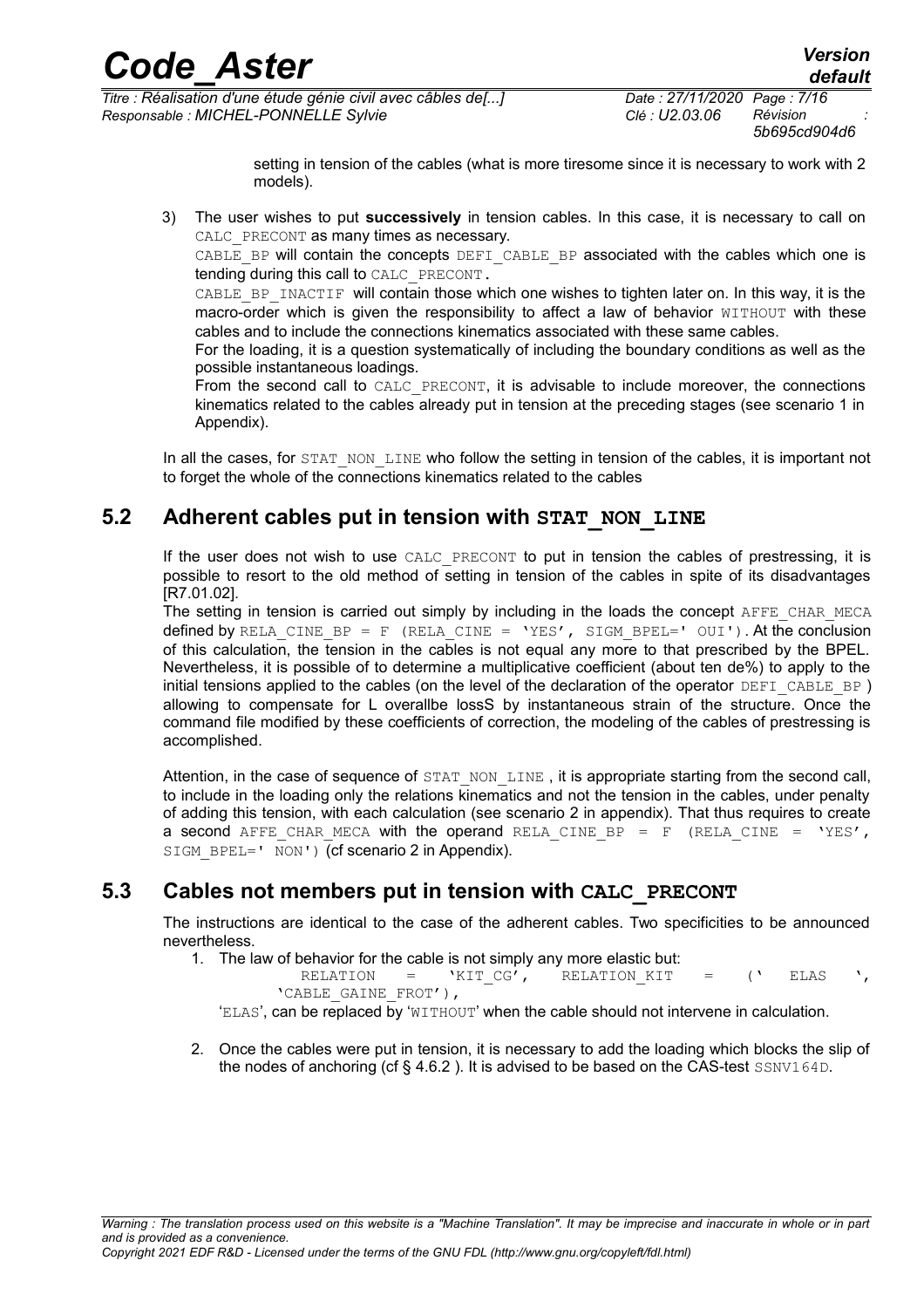*Titre : Réalisation d'une étude génie civil avec câbles de[...] Date : 27/11/2020 Page : 8/16 Responsable : MICHEL-PONNELLE Sylvie Clé : U2.03.06 Révision :*

*5b695cd904d6*

### **6 Typical cases: relieving of the cables and rupture of the cables**

#### **6.1 Relieving of the cables**

To model the relieving of the cables two options are possible but only in the case of the adherent cables (modeling BAR and not CABLE\_GAINE ): to use the lawful formulas or to use a viscoelastic law for the cables.

- When you use the lawful formulas (BPEL or ETCC) you calculate the losses by relieving on a given date. It is thus to use with precaution when you to carry out a non-linear calculation.
- For relieving, the formula of the ETCC requires to know the state of tension in the cable after taking into account of the instantaneous losses: calculation must thus be done in 2 stages. To refer to the CAS-test SSNV229B to have an example. The user also has the possibility of using a simplified version: it is the option TYPE\_RELAXATION=' ETCC\_DIRECT' (in opposition to TYPE\_RELAXATION='\_ETCC\_REPRISE'). The test SSNV229A met of work this option.
- For a completely non-linear calculation, it is enough to assign to the cable of prestressed (modeling BAR), the law of behavior RELAX\_ACIER (cf [R5.03.09] and test SSNL143 for more details).

### **6.2 Rupture of the cables**

To simulate the rupture of a cable **member**, it should be taken care that the grid is sufficiently refined so that there is not although a cable by concrete mesh.

If it is supposed that the tension is worthless in all the cable, it is enough to call again on CALC PRECONT in having defined new DEFI CABLE BP with the cables concerned while having defined a worthless tension

If it is supposed that there is réancrage cable, then you have the possibility of returning the profile of your choice. The sequence suggested is the following one:

- realization of the calculation of setting in initial tension
- recovery of the tension in (S) the cable (S) concerned (S): CALC\_CHAM/POST\_RELEVE\_T
- modification of the tensions in the table using a formula defined by the user
- creation of the concept DEFI\_CABLE\_BP by defining the cable thanks to the keyword factor MODI\_CABLE\_RUPT
- new setting in prestressed using CALC\_PRECONT.

The test SSNV229C allows to have an example.

Caution: taking into account the assumptions of modeling, the answers obtained are rather qualitative and do not have to be looked in manner very local.

### **7 Postprocessing**

For the adherent cases, it is possible to recover the profile of tension in the cable calculated according to the lawful formulas, via the order:

TAB\_1\_I=RECU\_TABLE (CO=CAB\_BP, NOM\_TABLE=' CABLE\_BP',)

After setting in tension of the cables, it is of course possible to trace the profile of tension at several moments thanks to the orders POST\_RELEVE\_T/RECU\_FONCTION/IMPR\_FONCTION. An example is present in test FORMA42.

### **8 List of the CAS-tests of checking/validation**

| Name test | Type of structure | <b>Type of validation</b> |
|-----------|-------------------|---------------------------|
|           |                   |                           |

*Warning : The translation process used on this website is a "Machine Translation". It may be imprecise and inaccurate in whole or in part and is provided as a convenience.*

*Copyright 2021 EDF R&D - Licensed under the terms of the GNU FDL (http://www.gnu.org/copyleft/fdl.html)*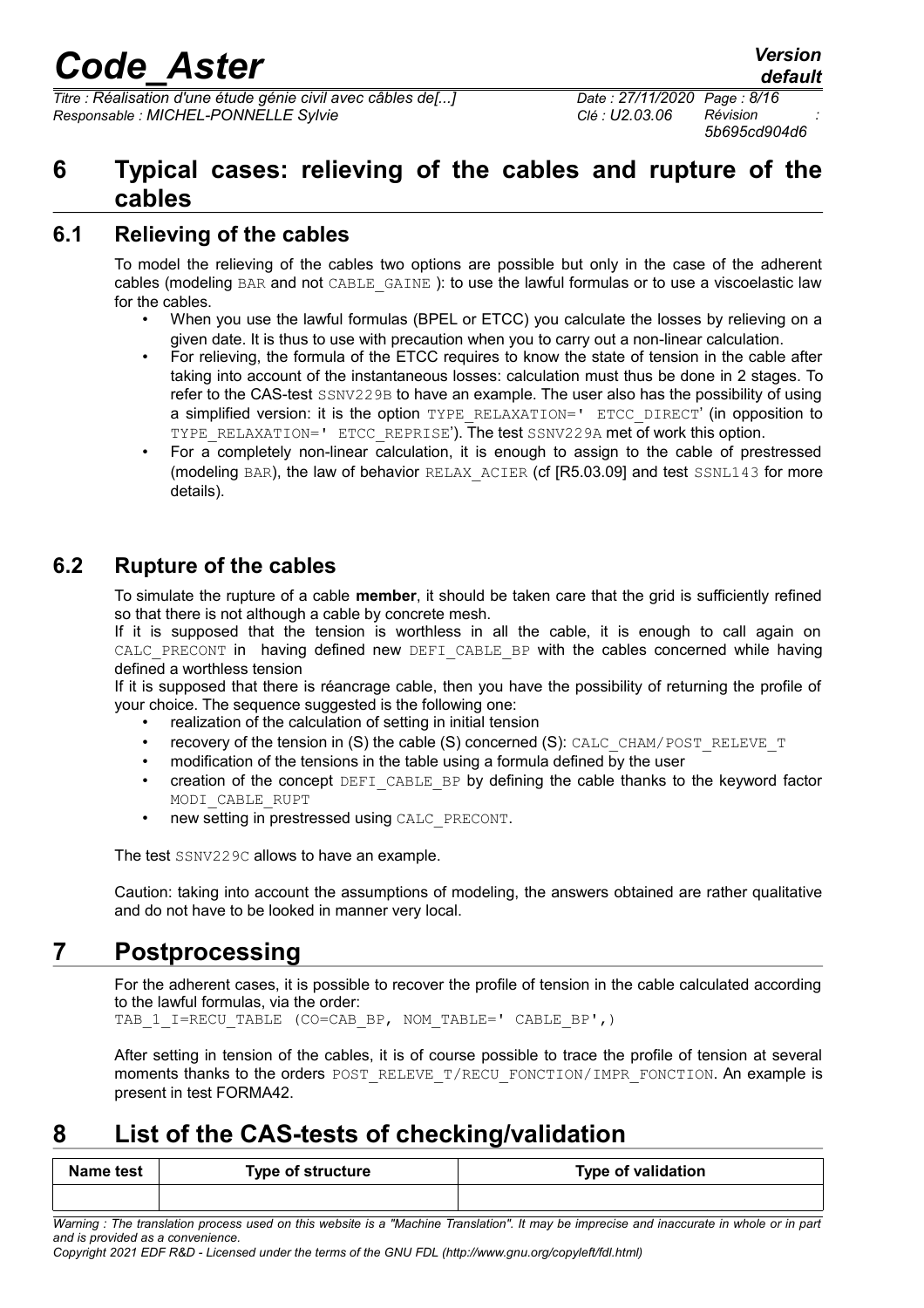*Titre : Réalisation d'une étude génie civil avec câbles de[...] Date : 27/11/2020 Page : 9/16 Responsable : MICHEL-PONNELLE Sylvie Clé : U2.03.06 Révision :*

*5b695cd904d6*

| SSNV137/<br>ZZZZ305 | 3D<br>subjected<br>inflection-<br>Beam<br>to<br>compression by a cable of prestressing | DEFI CABLE BP (BPEL) + STAT NON LINE in<br>3D                                                            |
|---------------------|----------------------------------------------------------------------------------------|----------------------------------------------------------------------------------------------------------|
| ZZZZ344             | Cylinder $3D$ with 1 cable                                                             | deviations<br>Calculation<br>angular<br>οf<br>the<br>in.<br>DEFI CABLE BP                                |
| SSNV229             | 3D<br>Cylinder<br>with<br>10<br>of l<br>cables<br>prestressing                         | Validation of the formulas of the ETCC                                                                   |
| SSLV115             | Elélies of prestressed concrete 3D (BAR)<br>OF CABLE GAINE for the cable)              | Checking of calculations of pesanteur+validation<br>CALC PRECONT in 3D                                   |
| SSNV164/<br>FORMA42 | 3D<br>with 5<br>Twin-boom<br>cables<br>prestressing                                    | of Validation of the phasage of setting into prestressed<br>(comparison CASTEM) + option CONE (SSNV164B) |
| ZZZZ347             | 3D<br>with a<br>cable<br>1/2<br>ring<br>in in<br>prestressing                          | of Validation of the elements CABLE GAINE<br>to<br>describe the rubbing cables.                          |
|                     |                                                                                        |                                                                                                          |
| ZZZZ111             | 1/2 rolls with 4 cables of prestressing                                                | Validation of DEFI CABLE BP with elements hulls<br>(DKT and Q4GG)                                        |
| SSNP108             | Plate<br>with<br>of prestressed<br>1<br>cable<br>(compression)                         | Validation<br>calculation<br>of<br>with<br>balance<br>STAT NON LINE with the hulls                       |
| SSNP109             | Beam subjected to inflection-compression<br>by a cable of prestressed (DKT)            | calculation<br>with<br>Validation<br>of<br>balance<br>STAT NON LINE                                      |
| SSLS137             | Plate with<br>1<br>(inflection)                                                        | cable of prestressed   Validation of CALC PRECONT with the hulls                                         |
|                     |                                                                                        |                                                                                                          |
| ARCAD01             | Current part of enclosure                                                              | Test used for the tool-trade ARCADE                                                                      |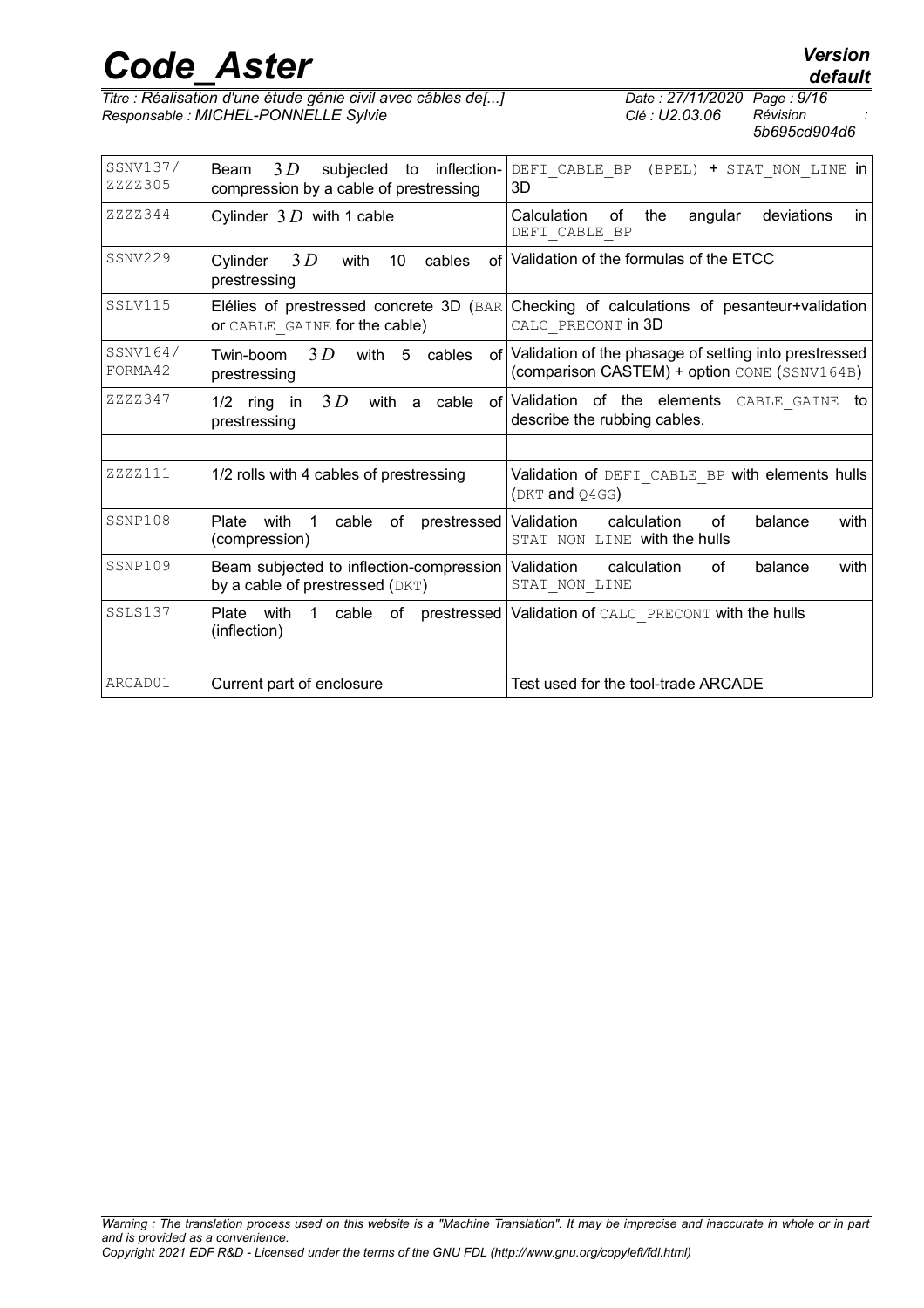*Titre : Réalisation d'une étude génie civil avec câbles de[...] Date : 27/11/2020 Page : 10/16 Responsable : MICHEL-PONNELLE Sylvie Clé : U2.03.06 Révision :*

*5b695cd904d6*

### **9 Appendix**

Here an example of application commented on which is drawn from TP of formation FORMA42 available in the list of the CAS-tests [V6.04.165]. It is about a post crossed by 5 cables, and the loading is composed of:

- gravity
- prestressing in the cables
- a pressure on the higher face (loading nonpresent in the CAS-test)

The setting in data is common, then one shows 3 scenarios to solve the problem. The implementation of the test will make it possible to compare the answers obtained in terms of tension in the cables. According to the scenario chosen, the tension in the cables and the deformations of the concrete are not identical.

**first scenario** (FORMA42C) is most physical and the phasage is the following :

- taking into account of gravity
- setting in tension of cables 1 and 2
- setting in tension of cables 3 and 4
- setting in tension of cable 5
- pressurization

**deuxième scenario** (FORMA42B) is identical to first but it uses the operator CALC\_PRECONT and thus allows to have directly the lawful tension in the cables of prestressing.

**third scenario** (FORMA42A) is that which one applied before the development of the operator CALC\_PRECONT (to version 6 of *Code\_Aster*) and which is the method which remains recommended if a model is used  $DKT$  for the concrete

- taking into account of gravity and setting in tension of the 5 cables
- pressurization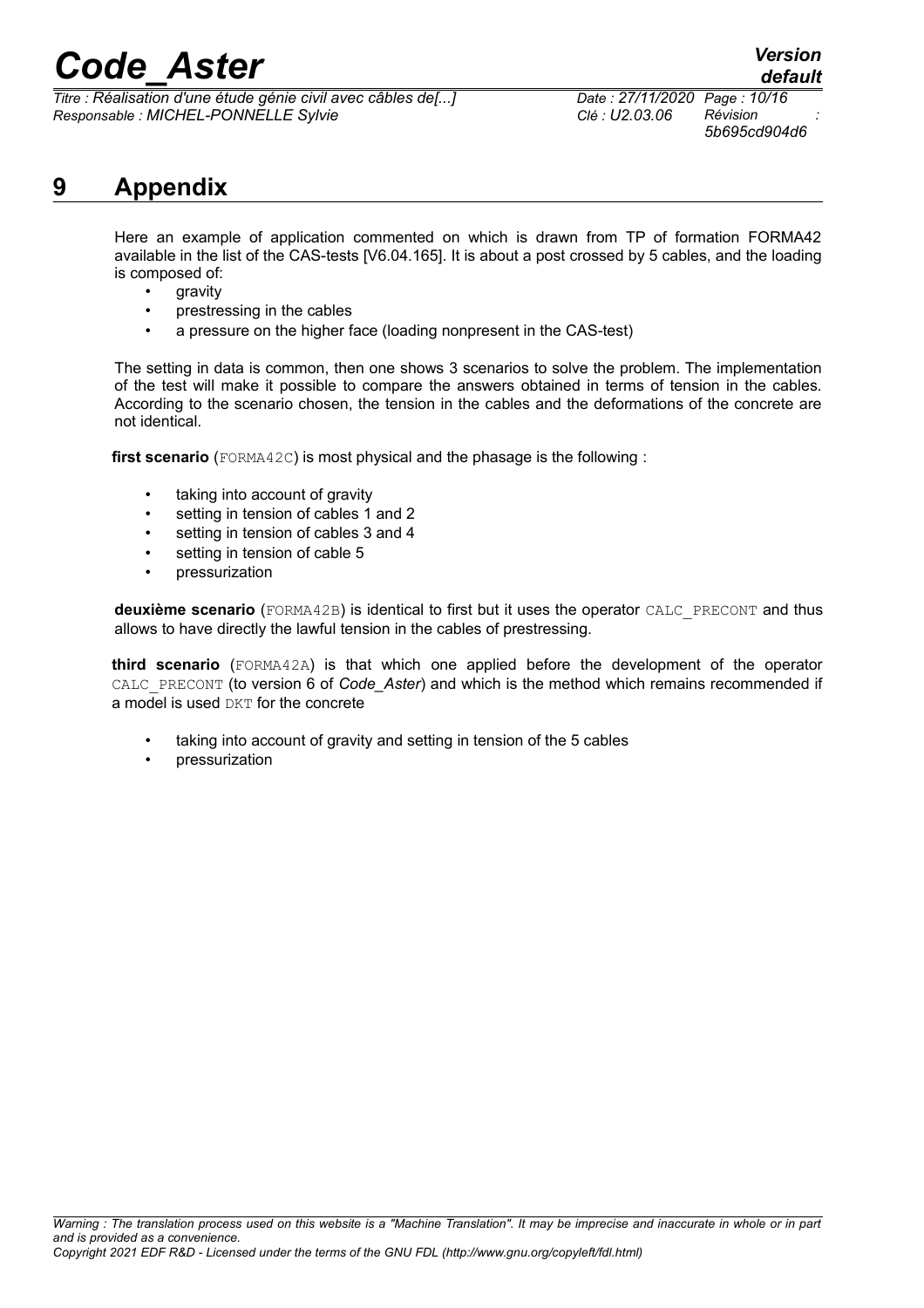*Titre : Réalisation d'une étude génie civil avec câbles de[...] Date : 27/11/2020 Page : 11/16 Responsable : MICHEL-PONNELLE Sylvie Clé : U2.03.06 Révision :*

*default*

*5b695cd904d6*

#### **The setting in fact of the case**

MY=LIRE\_MAILLAGE (...) MA=DEFI\_GROUP (...) MO=AFFE\_MODELE (MAILLAGE=MA, AFFE= (\_F (GROUP\_MA=' VOLTOT',<br>PHENOMENE=' MECANIQUE', PHENOMENE=' MECANIQUE', MODELISATION=' 3D',),  $F$  (GROUP\_MA= ('CAB1', 'CAB2', 'CAB3', ' CAB4', 'CAB5'), PHENOMENE=' MECANIQUE', MODELISATION=' BARRE',),),) CE=AFFE\_CARA\_ELEM (MODELE=MO, BARRE=  $F$  (... ),) MBETON=DEFI\_MATERIAU (ELAS=\_F (...), BPEL\_BETON=\_F (),); MCABLE=DEFI\_MATERIAU (ELAS=\_F (… ), BPEL ACIER= F (F PRG=1.94E11, FROT\_COURB=0.0,  $FROT-LINE=1.5E-3,$ )) CMAT=AFFE\_MATERIAU (…) CAB\_BP12=DEFI\_CABLE\_BP (MODELE=MO, CHAM\_MATER=CMAT, CARA\_ELEM=CE, GROUP MA BETON=' VOLTOT', TYPE ANCRAGE= ('ACTIVE', 'PASSIVE',), TENSION INIT=3.75E6, RECUL ANCRAGE=0.001 DEFI\_CABLE= (  $F$  (GROUP\_MA=' CAB1', GROUP NO ANCRAGE= ('PC1D',  $'PC1F'$ , $)$ ,  $F$  (GROUP\_MA=' CAB2', GROUP NO ANCRAGE= ('PC2D',  $'PC2F'$ ))) CAB\_BP34=DEFI\_CABLE\_BP (MODELE=MO, CHAM\_MATER=CMAT, CARA\_ELEM=CE, GROUP\_MA\_BETON=' VOLTOT', TYPE\_ANCRAGE= ('ACTIVE', 'PASSIVE',), TENSTON\_INIT=3.75E6. RECUL ANCRAGE=0.001, DEFI<sup>CABLE=(</sup> \_F (GROUP\_MA=' CAB3', GROUP\_NO\_ANCRAGE= ('PC3D', 'PC3F',)),  $-F$  (GROUP  $M = '$  CAB4', GROUP\_NO\_ANCRAGE= ('PC4D', 'PC4F',))) CAB\_BP5=DEFI\_CABLE\_BP (MODELE=MO, CHAM\_MATER=CMAT, CARA\_ELEM=CE, GROUP\_MA\_BETON=' VOLTOT', TYPE\_ANCRAGE= ('ACTIVE', 'PASSIVE',), TENSION INIT=3.75E6, RECUL ANCRAGE=0.001, DEFI<sup>CABLE=</sup> F (GROUP MA=' CAB5', GROUP NO ANCRAGE= ('PC5D',  $'PC5F'$ , $)$ ) AIR CONDITIONING =AFFE CHAR MECA (MODELE=MO,  $DDL$  IMPO =...,  $GRAYITY = .$ CMCAB12=AFFE\_CHAR\_MECA (MODELE=MO, RELA\_CINE\_BP=\_F (CABLE\_BP=CAB\_BP12, SIGM\_BPEL=' NON', RELA<sup>CINE=' OUI',),)</sup> CMCAB23=AFFE\_CHAR\_MECA (MODELE=MO, RELA\_CINE\_BP=\_F (CABLE\_BP=CAB\_BP23, SIGM\_BPEL=' NON', RELA CINE=' OUI',),) CMCAB5=AFFE\_CHAR\_MECA (MODELE=MO, Reading and enrichment of the grid. The creation of GROUP\_NO bound to the cables is essential only for one possible postprocessing along those. Definition of the models (3D for the concrete, BAR for the cables) Geometrical characteristics ( section ) elements bars Creation and assignment of characteristic materials for the cable and the concrete: Concrete: rubber band + given lawful BPEL by default Steel: rubber band +données lawful BPEL + Definition of the 5 cables of prestressing It is possible to gather in same : DEFI CABLE BP cables 1 and 2 on the one hand, and cables 3 and 4 of other share, since they have the same characteristics and are put in tension simultaneously. And in the case where all the cables are simultaneously tightened (scenario 2 and 3), one pourrait to gather all the cables. **Creation of the loadings:** boundary conditions and gravity The connections kinematics connecting the cable to the concrete (here SIGM\_BPEL=' NON' , because one does not want to include in this loading the tension in the cables) *Warning : The translation process used on this website is a "Machine Translation". It may be imprecise and inaccurate in whole or in part*

*and is provided as a convenience.*

*Copyright 2021 EDF R&D - Licensed under the terms of the GNU FDL (http://www.gnu.org/copyleft/fdl.html)*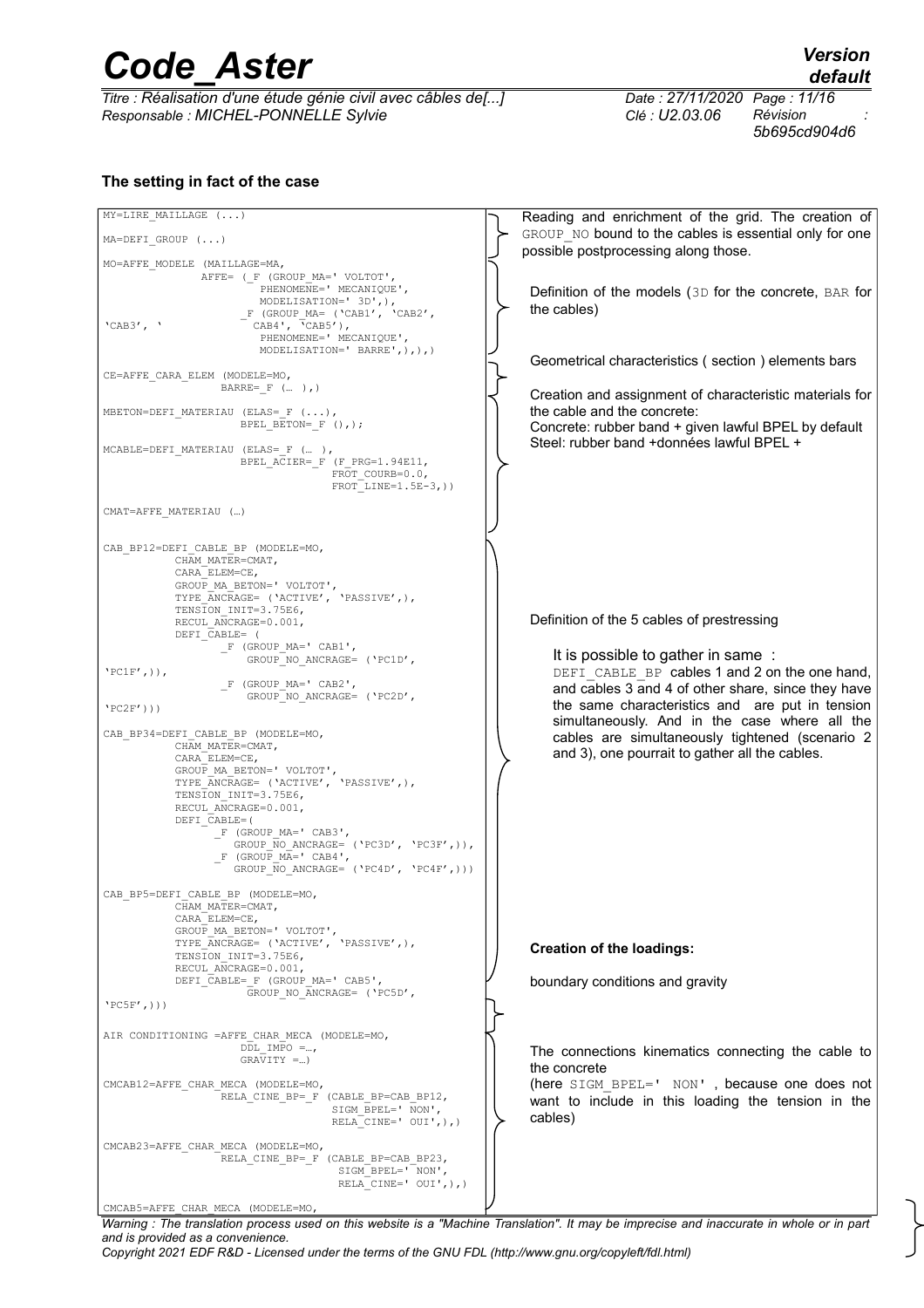*default*

*Titre : Réalisation d'une étude génie civil avec câbles de[...] Date : 27/11/2020 Page : 12/16*<br>*Responsable : MICHEL-PONNELLE Sylvie Clé : U2.03.06 Révision Responsable : MICHEL-PONNELLE Sylvie Clé : U2.03.06 Révision :*

*5b695cd904d6*

| RELA CINE BP= F (CABLE BP=CAB BP5,<br>SIGM BPEL=' NON',<br>RELA CINE=' $OUT',$ ), );                                                                                                     | Posterior loadings with the setting in tension of the<br>cables (here a pressure) |
|------------------------------------------------------------------------------------------------------------------------------------------------------------------------------------------|-----------------------------------------------------------------------------------|
| CLOSE =AFFE CHAR MECA (MODELE=MO,<br>PRES REP = $F$ (GROUP MA = 'HIGH',<br>$CLOSE = 500, ), )$<br>FUNCTION = DEFI FONCTION (NOM PARA = $'INST'$ ,<br>VALE = $(0, 0, 0, 600, 0, 1000, 0)$ |                                                                                   |
| $1.)$ , $)$                                                                                                                                                                              |                                                                                   |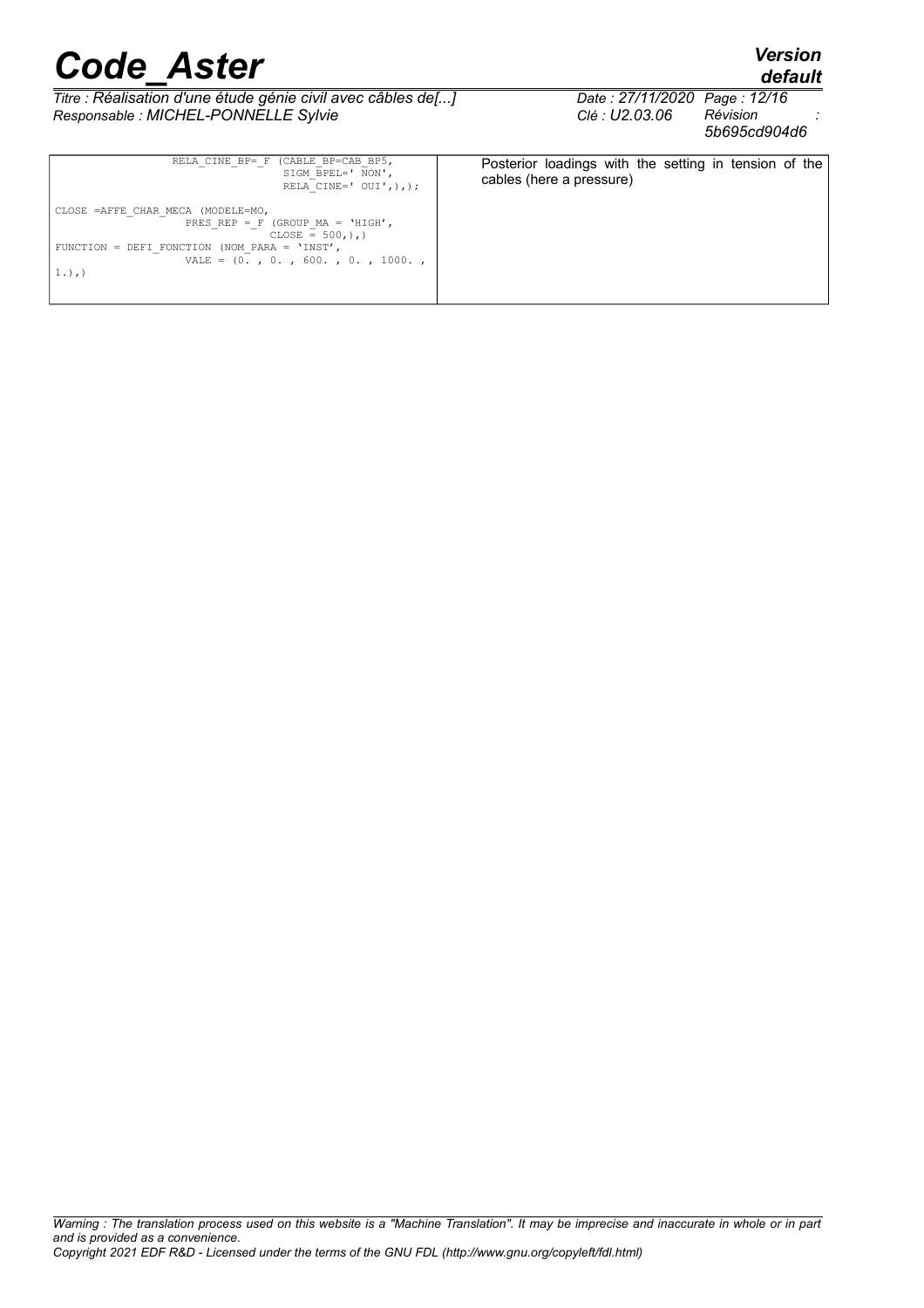*Titre : Réalisation d'une étude génie civil avec câbles de[...] Date : 27/11/2020 Page : 13/16 Responsable : MICHEL-PONNELLE Sylvie Clé : U2.03.06 Révision :*

*default*

*5b695cd904d6*

#### **Scenario 1**

| LINST=DEFI LISTE REEL (VALE= $(0.0, 150. , 300. , 450. ,$<br>$600.$ , $1000.$ ), ; |                                                                                                                                                                                                                                                                                                                                                                                      |                                                                                                                                                                                                                                                                                                                                          |
|------------------------------------------------------------------------------------|--------------------------------------------------------------------------------------------------------------------------------------------------------------------------------------------------------------------------------------------------------------------------------------------------------------------------------------------------------------------------------------|------------------------------------------------------------------------------------------------------------------------------------------------------------------------------------------------------------------------------------------------------------------------------------------------------------------------------------------|
| # STAGE 1: effect of gravity                                                       |                                                                                                                                                                                                                                                                                                                                                                                      |                                                                                                                                                                                                                                                                                                                                          |
| $RES1 = STRN$ NON LINE (MODELE=MO,                                                 | CHAM MATER=CMAT,<br>CARA ELEM=CE,<br>COMPORTEMENT= $(F (RELATION = 'ELAS',$<br>GROUP MA='                                                                                                                                                                                                                                                                                            | The cables do not intervene: from where RELATION='<br>SANS', but as they are present in the model, one<br>includes the connections kinematics with regard to                                                                                                                                                                             |
| VOLTOT', $)$ ,                                                                     | $F$ (RELATION = 'WITHOUT',<br>GROUP $MA=$ ('CABLE'),),),<br>EXCIT = $(\_F \t(LOAD = AIR$                                                                                                                                                                                                                                                                                             | them (if not the cables "fall").                                                                                                                                                                                                                                                                                                         |
| CONDITIONING, ),                                                                   | $F (LOAD = CMCAB12)$ ,<br>$F (LOAD = CMCAB34)$ ,<br>$F (LOAD = CMCAB5)$ , $,$<br>INCREMENT= F (LIST INST = LINST,<br>INST FIN = $150.$ ), )                                                                                                                                                                                                                                          |                                                                                                                                                                                                                                                                                                                                          |
| # STAGE 2: setting in tension of cables 1 and 2                                    |                                                                                                                                                                                                                                                                                                                                                                                      |                                                                                                                                                                                                                                                                                                                                          |
| $RES1 = CALC PRECONT (reuse=RES1,$                                                 | ETAT INIT= $F$ (EVOL NOLI=RES1),<br>MODELE=MO,<br>CHAM MATER=CMAT,<br>CARA ELEM=CE,<br>COMPORTEMENT= $($ F $(RELATION = 'ELAS', )$<br>GROUP MA=('VOLTOT',                                                                                                                                                                                                                            | Whereas the boundary conditions and gravity are<br>maintained, CALC PRECONT, will put in tension cables<br>1 and 2, while maintaining inactive cables 3.4 and 5.<br>To assign the real law of behavior to the cables.<br>Not to include the connections kinematics binding the                                                           |
| $'CABLE'$ )),                                                                      | EXCIT= $(F (LOAD = AIR$                                                                                                                                                                                                                                                                                                                                                              | cables to the concrete, CALC PRECONT takes care<br>some                                                                                                                                                                                                                                                                                  |
| CONDITIONING, ), ),                                                                | CABLE BP= (CAB BP12),<br>CABLE BP INACTIF =<br>(CAB BP34, CAB BP5,),<br>INCREMENT= F (LIST INST = LINST,<br>INST FIN = $300.$ , $)$ , $)$                                                                                                                                                                                                                                            |                                                                                                                                                                                                                                                                                                                                          |
| # STAGE 3: setting in tension cables 3 and 4                                       |                                                                                                                                                                                                                                                                                                                                                                                      | This time cables 1 and 2 are already tended and thus                                                                                                                                                                                                                                                                                     |
| #-----<br>$RES1 = CALC PRECONT (reuse=RES1,$                                       | ETAT INIT= F (EVOL NOLI=RES1),<br>MODELE=MO,<br>CHAM MATER=CMAT,<br>CARA ELEM=CE,<br>COMPORTEMENT= $(F (RELATION = 'ELAS',$<br>GROUP MA=('VOLTOT', 'CABLE')),<br>EXCIT = $(F (LOAD = AIR)$                                                                                                                                                                                           | are not managed any more by CALC PRECONT, this is<br>why it is necessary to include in the loading besides<br>the boundary conditions, the connections kinematics<br>for these 2 cables. On the other hand nothing to put for<br>cable 5, always inactive, and for cables 3 and 4 that<br>CALC PRECONT will put in tension at this stage |
| CONDITIONING, ),                                                                   | $F (LOAD = CMCAB12,))$ ,<br>CABLE BP = $(CAB BP34)$ ,<br>CABLE BP INACTIF = $(CAB BP5, )$ ,<br>INCREMENT= F (LIST INST = LINST,<br>INST FIN = $450.$ ),)                                                                                                                                                                                                                             |                                                                                                                                                                                                                                                                                                                                          |
| # STAGE 4: setting in tension cables 5                                             |                                                                                                                                                                                                                                                                                                                                                                                      | Only cable 5 is managed by CALC PRECONT, it is thus                                                                                                                                                                                                                                                                                      |
| $RES1 = CALC_PRECONT (reuse=RES1,$<br>CONDITIONING, ),                             | ETAT $INT = F$ (EVOL_NOLI=RES1),<br>MODELE=MO,<br>CHAM MATER=CMAT,<br>CARA ELEM=CE,<br>COMPORTEMENT= $($ F $(RELATION = 'ELAS',$<br>GROUP MA=' VOLTOT', ),<br>$F$ (RELATION = 'VMIS ISOT LINE',<br>GROUP $MA = 'CABLE'),$ ,),<br>EXCIT = $(F (LOAD = AIR$<br>$F (LOAD = CMCAB12, ),$<br>$F (LOAD = CMCAB34,))$ ,<br>$= (CAB BP5, ),$<br>CABLE BP<br>INCREMENT= F (LIST INST = LINST, | necessary to include the connections kinematics for<br>the other already tended cables (1,2,3 and 4).                                                                                                                                                                                                                                    |
|                                                                                    | INST FIN = $600.$ , $)$ , $)$                                                                                                                                                                                                                                                                                                                                                        |                                                                                                                                                                                                                                                                                                                                          |

*Warning : The translation process used on this website is a "Machine Translation". It may be imprecise and inaccurate in whole or in part and is provided as a convenience.*

*Copyright 2021 EDF R&D - Licensed under the terms of the GNU FDL (http://www.gnu.org/copyleft/fdl.html)*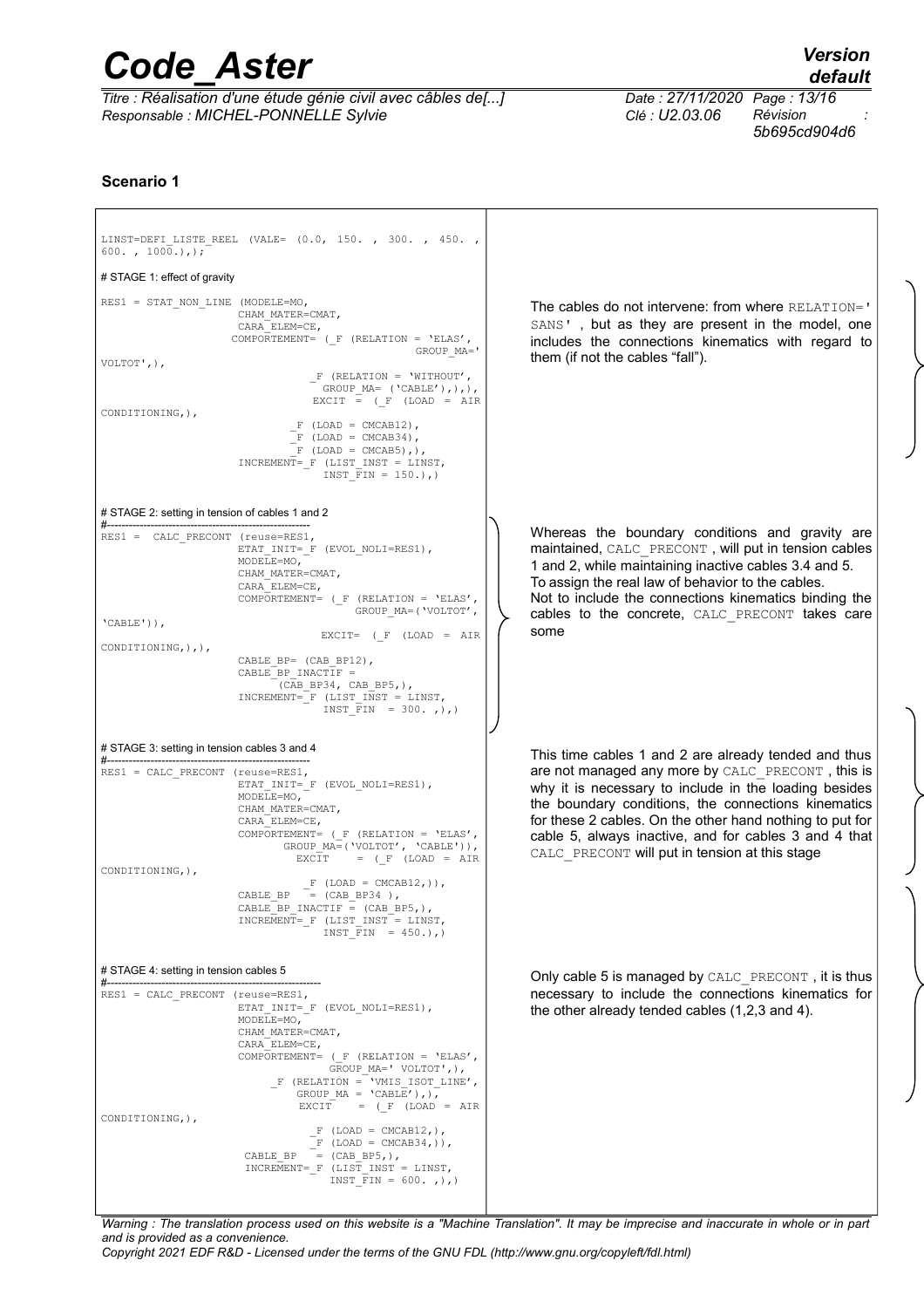#----------------------------------------------------------- RES1 = STAT\_NON\_LINE (reuse=RES1,

MODELE=MO,

ETAT\_INIT=\_F (EVOL\_NOLI=RES1),

 $\begin{array}{rcl} \n-F & (\text{LOAD} = \text{CMCAB5},), \\
-F & (\text{LOAD} = \text{NEAR},),\n\end{array}$ 

INCREMENT=\_F (LIST\_INST = LINST,<br>INST FIN = 1000.),)

 CHAM\_MATER=CMAT, CARA\_ELEM=CE,

COMPORTEMENT=\_F (RELATION = 'ELAS',

GROUP\_MA=('VOLTOT',

FONC\_MULT =

EXCIT  $=$  ( $_F$  (LOAD = AIR

 $-F$  (LOAD = CMCAB12,),  $-F$  (LOAD = CMCAB34,),

# STAGE 5: pressurization

'CABLE)),

CONDITIONING,),

FUNCTION,)),

*Titre : Réalisation d'une étude génie civil avec câbles de[...] Date : 27/11/2020 Page : 14/16*<br>*Responsable : MICHEL-PONNELLE Sylvie Clé : U2.03.06 Révision Responsable : MICHEL-PONNELLE Sylvie Clé : U2.03.06 Révision :*

# All the cables are now active. The loading must

*default*

*5b695cd904d6*

understand the boundary conditions, the loadings instantaneous, the connections kinematics for all the cables and the new loadings to be applied (here NEAR ).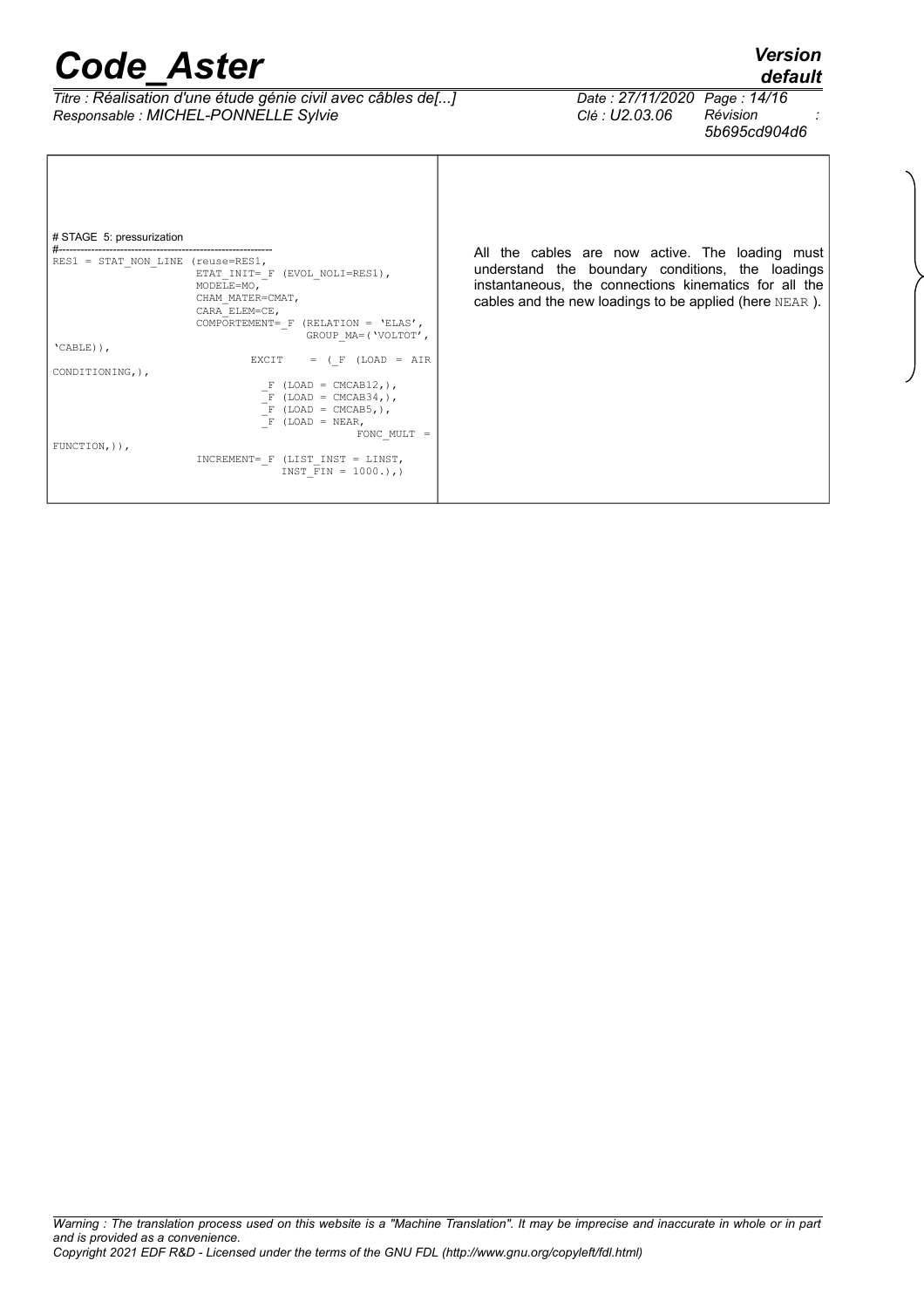| <b>Code Aster</b>                                                                                    |                                                | <b>Version</b><br>default |
|------------------------------------------------------------------------------------------------------|------------------------------------------------|---------------------------|
| Titre : Réalisation d'une étude génie civil avec câbles de[]<br>Responsable : MICHEL-PONNELLE Sylvie | Date: 27/11/2020 Page: 15/16<br>Clé : U2.03.06 | Révision<br>5b695cd904d6  |
| Scenario 2                                                                                           |                                                |                           |

 $\overline{1}$ 

|                                                         | LINST=DEFI LISTE REEL (VALE= $(0.0, 600. , 1000. ), )$ ;                                                                                                                                                                                                                                                                                                                                                                                           |                                                                                                                                                                                |
|---------------------------------------------------------|----------------------------------------------------------------------------------------------------------------------------------------------------------------------------------------------------------------------------------------------------------------------------------------------------------------------------------------------------------------------------------------------------------------------------------------------------|--------------------------------------------------------------------------------------------------------------------------------------------------------------------------------|
| # STAGE 1: effect of gravity + tension of the cables    |                                                                                                                                                                                                                                                                                                                                                                                                                                                    |                                                                                                                                                                                |
| RES1 = CABLE PRECONT (MODELE=MO,                        | CHAM MATER=CMAT,<br>CARA ELEM=CE,<br>COMPORTEMENT= $F$ (RELATION = 'ELAS',<br>GROUP MA=('VOLTOT', 'CABLE)),<br>CABLE BP = $(CAB BP12, CAB BP34, CAB BP5)$<br>EXCIT = $F$ (LOAD = AIR CONDITIONING, )<br>INCREMENT= F (LIST INST = LINST,<br>INST FIN = $600.$ ),)                                                                                                                                                                                  | The loading is composed of Air conditioning and<br>the 5 cables are put in tension simultaneously                                                                              |
| # STAGE 2: pressurization                               |                                                                                                                                                                                                                                                                                                                                                                                                                                                    |                                                                                                                                                                                |
| $RES1 = STAT NON LINE (reuse=RES1,$<br>CONDITIONING, ), | ETAT INIT= F (EVOL NOLI=RES1),<br>MODELE=MO,<br>CHAM MATER=CMAT,<br>CARA ELEM=CE,<br>COMPORTEMENT= $F$ (RELATION = 'ELAS',<br>GROUP MA=('VOLTOT', 'CABLE)),<br>$=$ ( F (LOAD = $\overline{A}$ IR<br>EXCIT<br>$F (LOAD = CMCAB12, ),$<br>$F (LOAD = CMCAB34, )$ ,<br>$F (LOAD = CMCAB5, ),$<br>$F$ (LOAD = NEAR,<br>FONC MULT = $FUNCTION, )$ ,<br>$\texttt{INCREMENT}=\_F \ \ \texttt{(LIST\_INST}\ =\ \texttt{LINST},$<br>INST FIN = $1000.$ ), ) | One always maintains the boundary conditions and<br>gravity, one includes the pressure. For the cables, one<br>always needs the connections kinematics with regard<br>to them. |